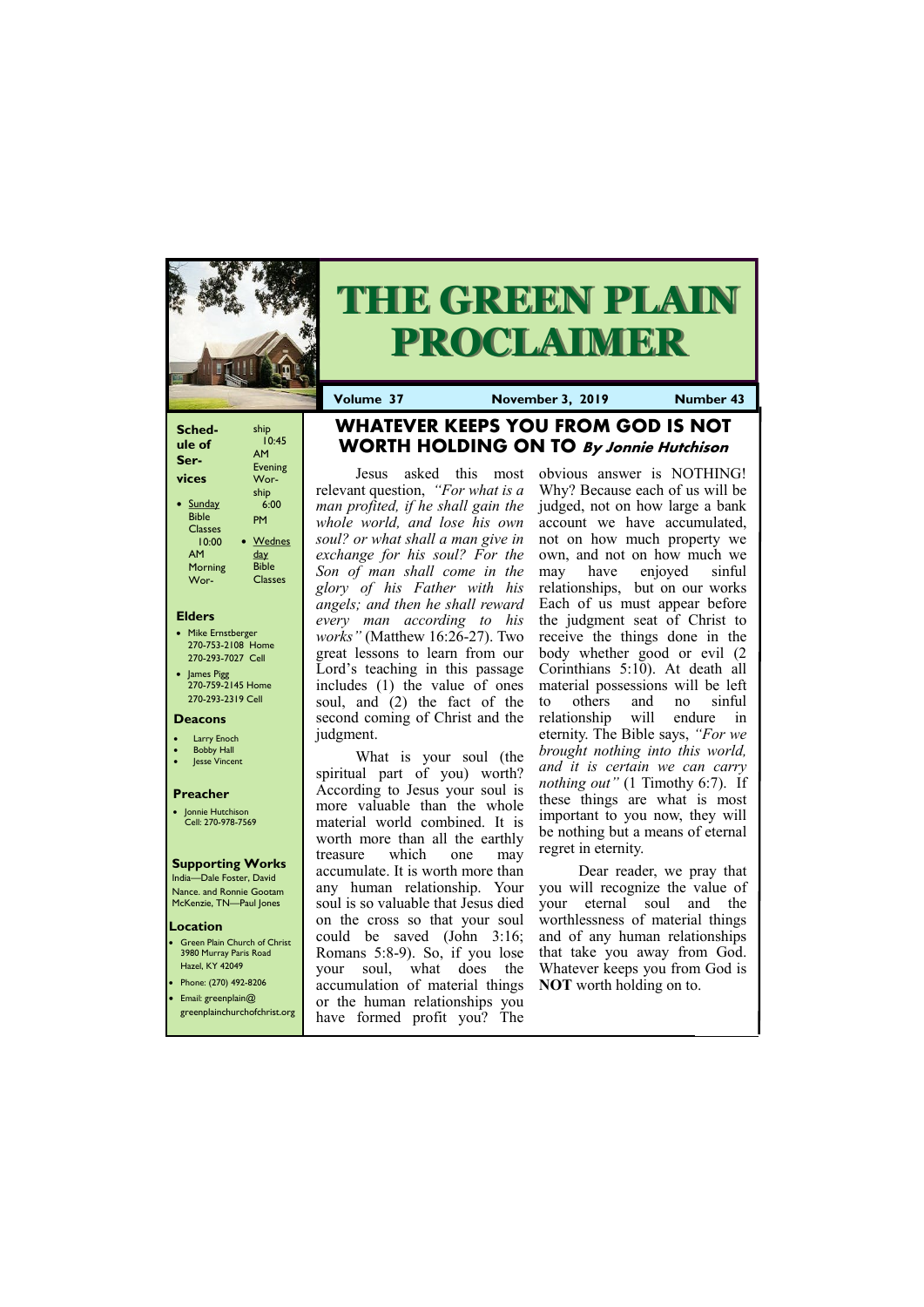## NEWS AND NOTES

- *REMEMBER IN PRAYER: Green Plain members*: . Remember Faye Travis, Peggy Jarvis, Rex and Margarette Enoch, Mary Crutchfield, Joanne Barnes, Maxine Pool, Hayes and Marjorie Grady, Jim Fielder, and Larry Enoch.
- **Family and Friends:** Teresa Tacker, Betty Pond, Bryan White, Meredith Enoch, Kenneth Mizell, Walter Byars, Will Winchester, Jim Hutson, Janice Canter, Maryanne Pedigrew, Dale Foster, Andrea Phillips and Donald and Dorothy Cook.
- *UPCOMING LOCAL EVENTS: Annual Area Wide Singing at Green Plain on* November 22nd *at 7:00 pm.*
- **The Fall session of the** *School of Biblical Studies* continues Monday from 7-9 pm in annex. We have had a great fall session with our two instructors Josh Manning and Brad McNutt. Our attendance has been mostly in the upper twenties. We have had six different congregations represented by those attending. Thanks to all who have participated.
- **Pantry items for November: 3—Potatoes; 10—Chili; 17—Beets; 24—Creamed Corn. All items should be canned. Thanks to all for participating in this effort.**
- Remember our **snacks for the hospital program** and place your items in the baskets in the lobby.
- **PASS IT ON!** When you have finished reading this bulletin, why not pass it on to a loved one, friend or neighbor. Use this as a tool to spread the gospel. Or, pick up extra copies to hand or mail to others.
- **See our Facebook page** for announcements, updates and articles. Access to past editions of this bulletin are available on our website at http://greenplainchurchofchrist.org.
- **Mission Work:** Please continue to pray for the preachers this congregation is supporting in India and for Dale Foster, Ronnie Gootan, David Nance, Mike Kiser and Paul Jones in their respective works.
- Watch **"A Bible Answer"** each Sunday morning at 8:00 am on WQWQ TV in Paducah, KY. This program is also available on their website at abibleanswertv.org and on GBN and YouTube**.**
- **November 2019 Anniversaries: 1st Ann & David Thompson; 13th Jane & Junior Morris; 17th Debbie & Mike Ernstberger; Birthdays: 15th Jonnie Hutchison; 23rd Vickie Cantor; 25th Margrette Enoch. Please let us know if we have left anyone out.**
- *We have all heard the idiom "It's not over till it's over." That is true of our lives as Christians. We should keep on keeping on because "it's not over till it's over." Rev. 2:10*



**Page 2**

*BIBLE RESEARCH QUESTION*

**This Week: What three passages in the New Testament use the term "Godhead"?**

**last Week**: *Who in the Bible is called the "Chief Shepherd?"*

**Answer:** Peter wrote of Jesus in 1 Peter 5:4, "And when the chief Shepherd shall appear, ye shall receive a crown of glory that fadeth not away."

# **LESSONS TODAY**

**Sunday AM** *"Spiritual Identity Theft"*

**Sunday PM** *"What Is Heaven Like?"*

*"Preach the Word"*

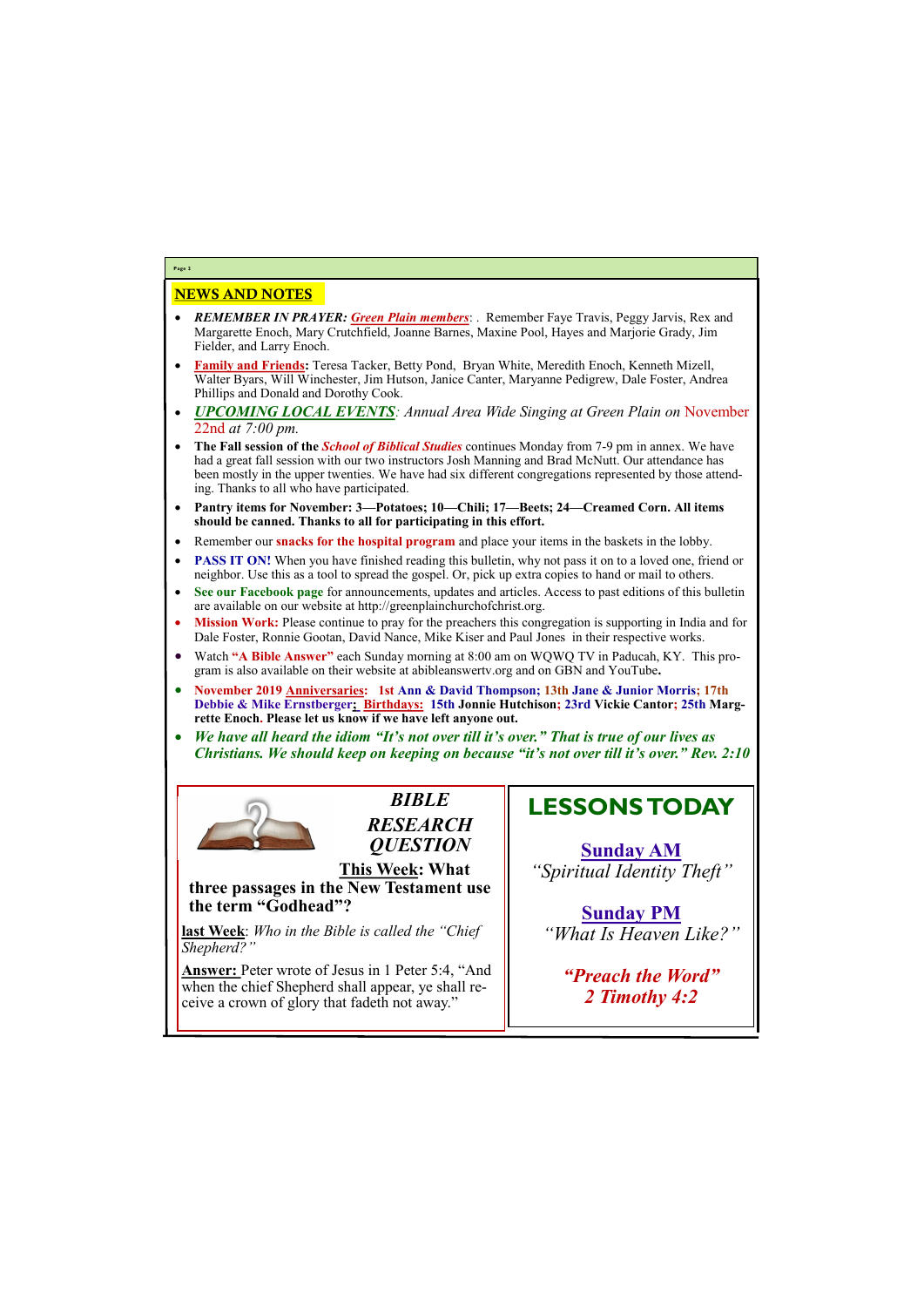**Page 3**

*A co-worker tells me he doesn't believe in the Bible because there are so many contradictions in it. What should I tell him?*

(The following directly comes from the Apologetics Press two-volume book by Eric Lyons, *The Anvil Rings*. I highly recommend it as a study that deals with supposed contradictions within the Bible. It contains much more information needed to know to answer the charge of supposed scriptural contradictions than what I have listed below.)

First, ask him if he has an "innocent until proven guilty" attitude toward the Bible. A teacher cannot justifiably assume that a student who makes a perfect score on a test without studying for it in fact cheated. He may have received all the information elsewhere at another time, or perhaps he learned everything well enough that he didn't need to study at home. He may have even got lucky and guessed correctly on the questions he didn't know. In our daily lives we generally consider a person to be truthful until we have evidence that he or she has lied. The same rule should apply when we read a historical document or a book, including the Bible.

Next, ask him if he allows *possibilities* to suffice as solutions for supposed contradictions. If we believe the Bible is innocent until proven guilty, then any possible answer should be good enough to nullify the charge of error and contradiction. Not just *any* answer, but any *possible* answer. When you study the Bible and come across passages that may seem contradictory, you don't necessarily have to pin down the exact solution in order to show their truthfulness. You need only show the possibility of a harmonization between passages that appear to conflict in order to negate the force of the charge that a Bible contradiction really exists.

For example, who was present when Da-er? Not necessarily. How do you know the vid at the showbread? Christ says Abiathar

(Mark 2:25-26), while Samuel says Ahimelech (1 Sam. 21:1). Did Jesus contradict Samuel? Not necessarily. Perhaps the two names belonged to the same man (like Peter who was also called Simon Peter, Simon, and Cephas.) Perhaps Jesus didn't mean that Abiathar personally ministered to David, but that the event with David and the showbread occurred in his lifetime (**"in the days of"**). Notice also that Samuel refers to a *priest* named Ahimelech, while Christ mentions a *high priest* named Abiathar. A priest was not the same as a high priest, so two different men in two different offices could have been mentioned in both accounts. Any of these possibilities suffice to negate the charge of a contradiction.

Also, ask him if he understands that a genuine contradiction must refer to the same person, place, or thing in the same sense in the same time but in different ways. One of the main problems in a discussion concerning alleged contradictions is that most people do not understand what constitutes a genuine contradiction. Nothing can both be and not be. A door may be open, or a door may be shut, but the same door may not be both open and shut at the same time. With reference to the door, shut and open are opposites, but they are not contradictory unless it be affirmed that they characterize the same object at the same time. So it is very important that one recognizes that mere opposites or differences do not necessitate a contradiction. For there to be a bona fide contradiction, one must be referring to the same person, place, or thing in the same sense at the same time, but in different ways.

Suppose someone says, "Terry Anthony is rich," and "Terry Anthony is poor." Do those two statements contradict each oth-

*(Continued on page 4)*

## **BIBLE CONTRADICTIONS QUESTION** *By Jon Mitchell*